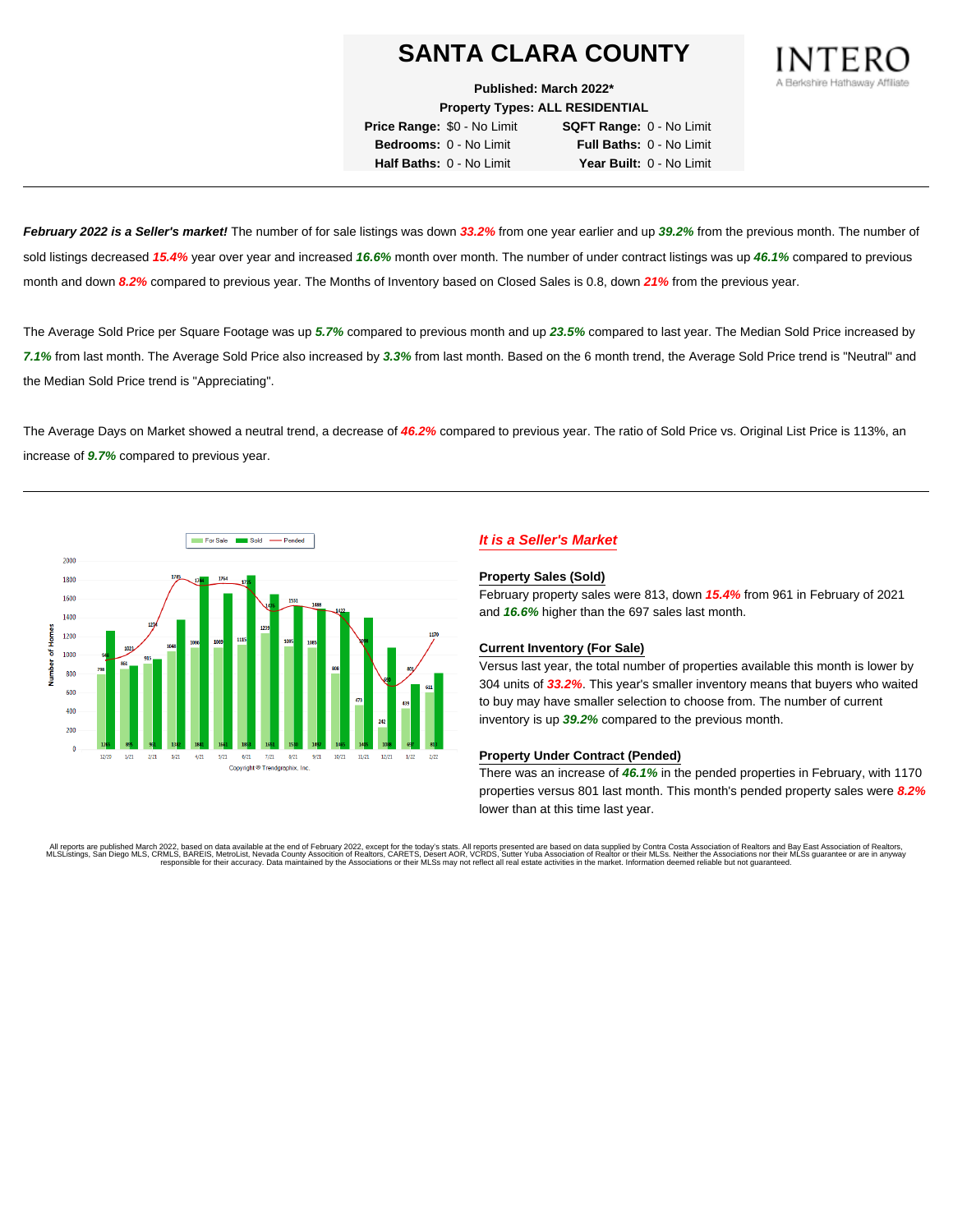**Published: March 2022\***

**Property Types: ALL RESIDENTIAL**

**Price Range:** \$0 - No Limit **SQFT Range:** 0 - No Limit

**Bedrooms:** 0 - No Limit **Full Baths:** 0 - No Limit **Half Baths:** 0 - No Limit **Year Built:** 0 - No Limit

# **The Average Sold Price per Square Footage is Appreciating\***

The Average Sold Price per Square Footage is a great indicator for the direction of property values. Since Median Sold Price and Average Sold Price can be impacted by the 'mix' of high or low end properties in the market, the Average Sold Price per Square Footage is a more normalized indicator on the direction of property values. The February 2022 Average Sold Price per Square Footage of \$1036 was up **5.7%** from \$980 last month and up **23.5%** from \$839 in February of last year.

\* Based on 6 month trend – Appreciating/Depreciating/Neutral





## **The Days on Market Shows Neutral Trend\***

The average Days on Market (DOM) shows how many days the average property is on the market before it sells. An upward trend in DOM trends to indicate a move towards more of a Buyer's market, a downward trend indicates a move towards more of a Seller's market. The DOM for February 2022 was 14, down **12.5%** from 16 days last month and down **46.2%** from 26 days in February of last year.

#### **The Sold/Original List Price Ratio is Rising\*\***

The Sold Price vs. Original List Price reveals the average amount that sellers are agreeing to come down from their original list price. The lower the ratio is below 100% the more of a Buyer's market exists, a ratio at or above 100% indicates more of a Seller's market. This month Sold Price vs. Original List Price of 113% is up **2.7%** % from last month and up from **9.7%** % in February of last year.

\* Based on 6 month trend – Upward/Downward/Neutral

\*\* Based on 6 month trend - Rising/Falling/Remains Steady

All reports are published March 2022, based on data available at the end of February 2022, except for the today's stats. All reports presented are based on data supplied by Contra Costa Association of Realtors and Bay East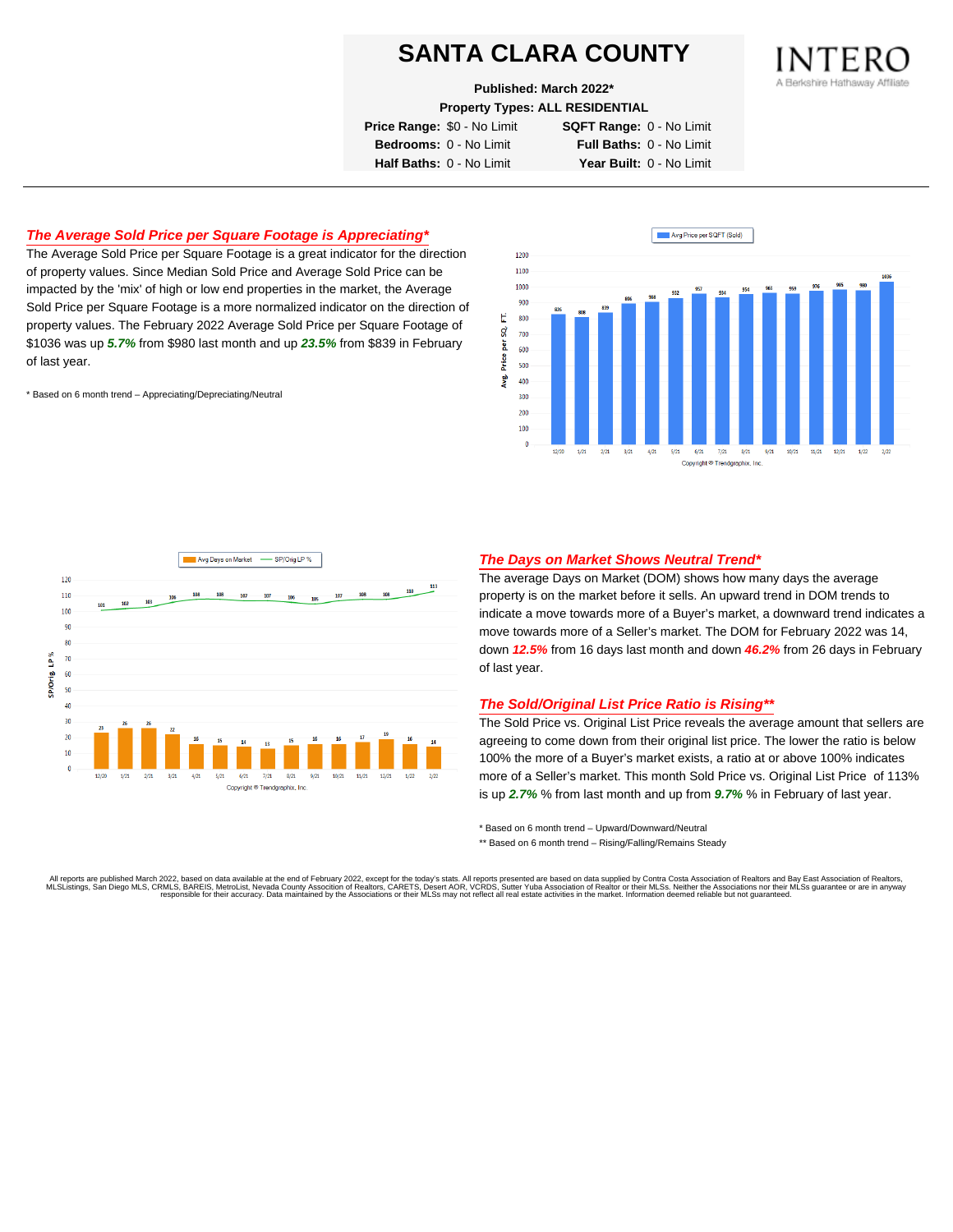**Published: March 2022\***

**Property Types: ALL RESIDENTIAL**

**Price Range:** \$0 - No Limit **SQFT Range:** 0 - No Limit

**Bedrooms:** 0 - No Limit **Full Baths:** 0 - No Limit

**Half Baths:** 0 - No Limit **Year Built:** 0 - No Limit

# **The Average For Sale Price is Neutral\***

The Average For Sale Price in February was \$2,254,000, up **4.4%** from \$2,159,000 in February of 2021 and down **3.6%** from \$2,338,000 last month.

## **The Average Sold Price is Neutral\***

The Average Sold Price in February was \$1,747,000, up **16.2%** from \$1,503,000 in February of 2021 and up **3.3%** from \$1,692,000 last month.

## **The Median Sold Price is Appreciating\***

The Median Sold Price in February was \$1,500,000, up **20%** from \$1,250,000 in February of 2021 and up **7.1%** from \$1,400,000 last month.

\* Based on 6 month trend – Appreciating/Depreciating/Neutral





# **It is a Seller's Market\***

A comparatively lower Months of Inventory is more beneficial for sellers while a higher months of inventory is better for buyers.

\*Buyer's market: more than 6 months of inventory Seller's market: less than 3 months of inventory Neutral market: 3 – 6 months of inventory

### **Months of Inventory based on Closed Sales**

The February 2022 Months of Inventory based on Closed Sales of 0.8 was decreased by **21%** compared to last year and up **31.8%** compared to last month. February 2022 is Seller's market.

#### **Months of Inventory based on Pended Sales**

The February 2022 Months of Inventory based on Pended Sales of 0.5 was decreased by **27.8%** compared to last year and the same compared to last month. February 2022 is Seller's market.

. All reports are published March 2022, based on data available at the end of February 2022, except for the today's stats. All reports presented are based on data supplied by Contra Costa Association of Realtors, San Bread responsible for their accuracy. Data maintained by the Associations or their MLSs may not reflect all real estate activities in the market. Information deemed reliable but not guaranteed.